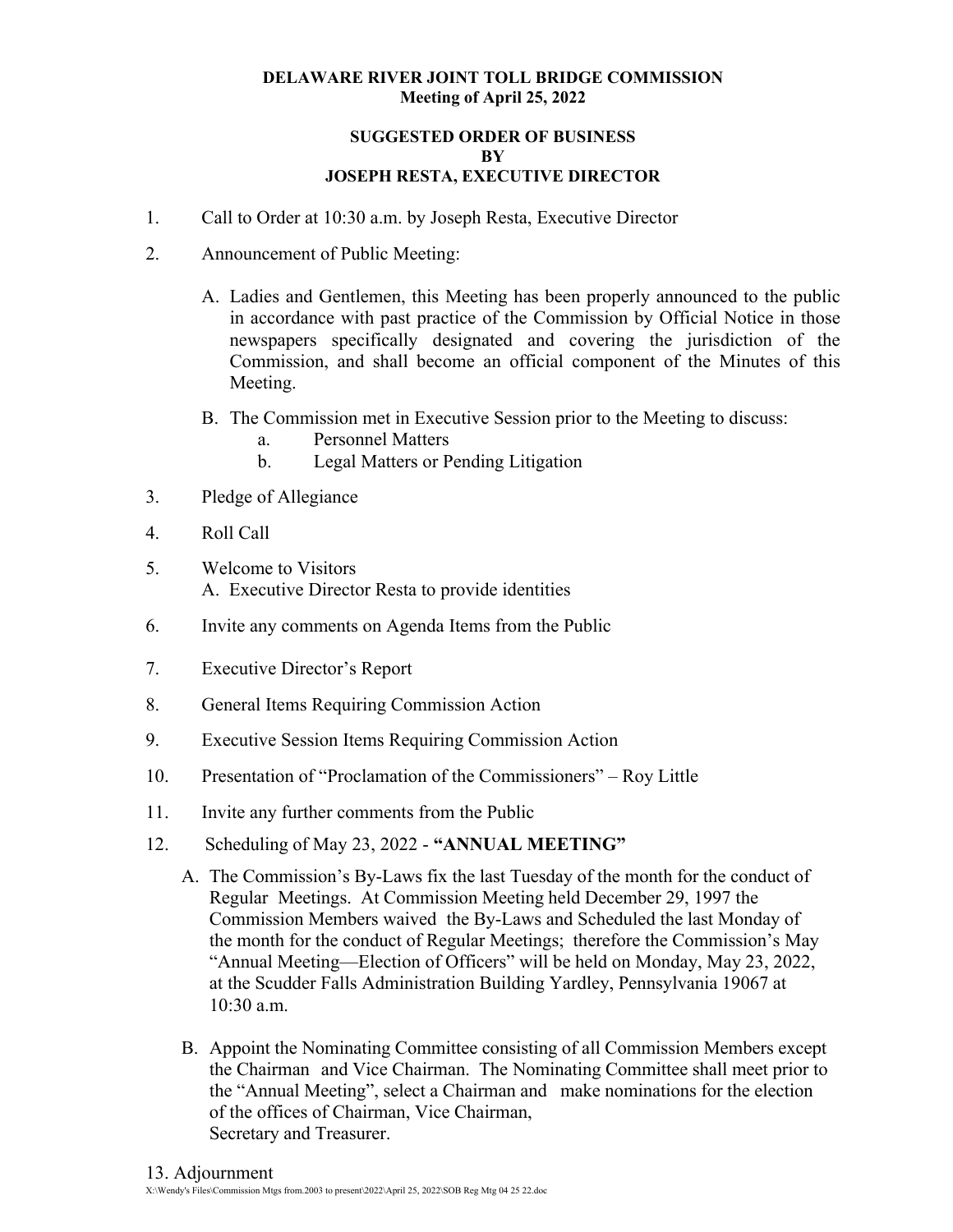### **DELAWARE RIVER JOINT TOLL BRIDGE COMMISSION**

## **Meeting of April 25, 2022**

## **Index to General Items Requiring Commission Action**

# **GENERAL SESSION ITEMS REQUIRING ACTION**

| <b>Item Number</b>         | Subject                                                  | <b>Committee</b> | Approved |                | 1. Moved    |  |
|----------------------------|----------------------------------------------------------|------------------|----------|----------------|-------------|--|
|                            |                                                          |                  | Yes      | N <sub>0</sub> | 2. Seconded |  |
| ADM-01-04-22<br>Attachment | Approval of Minutes-Regular<br>Meeting of March 28, 2022 | Administration   |          |                |             |  |
| ADM-02-04-22<br>Attachment | Approval of Operations Report-<br>Month of March 2022    | Administration   |          |                |             |  |
|                            |                                                          |                  |          |                |             |  |
|                            |                                                          |                  |          |                |             |  |
|                            |                                                          |                  |          |                |             |  |
|                            |                                                          |                  |          |                |             |  |
|                            |                                                          |                  |          |                |             |  |
|                            |                                                          |                  |          |                |             |  |
|                            |                                                          |                  |          |                |             |  |
|                            |                                                          |                  |          |                |             |  |
|                            |                                                          |                  |          |                |             |  |